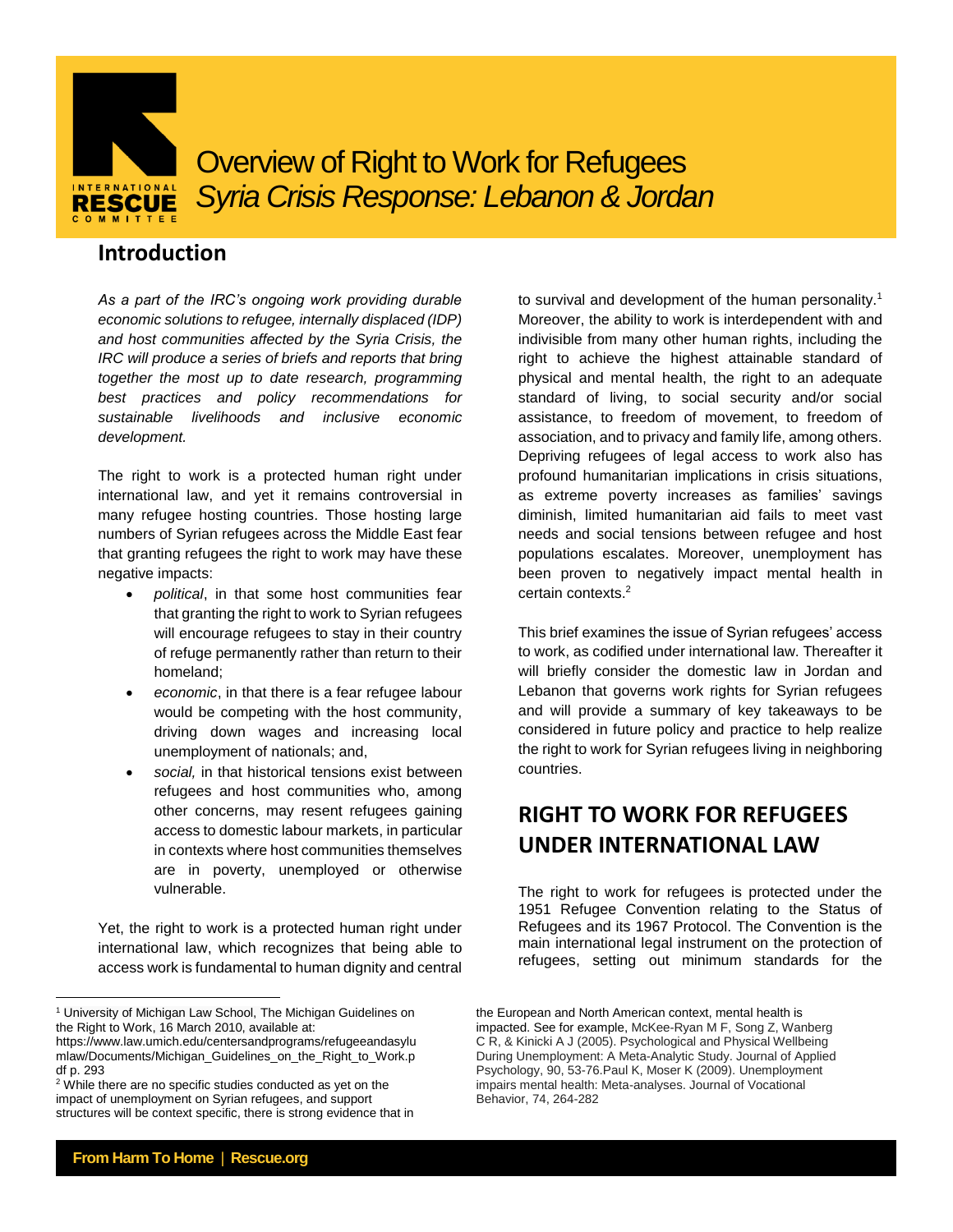treatment of refugees. Refugees' work rights, which include the right to engage in wage-earning employment and self-employment, are provided for in Chapter 3 of the Convention. $3$  However, the vast majority of countries hosting significant numbers of Syrian refugees in the region, including Jordan and Lebanon, are not signatories to the 1951 Convention and its 1967 Protocol, <sup>4</sup> despite unsuccessful efforts to universally implement these and other regional refugee conventions.<sup>5</sup> As a result, refugees in Lebanon and Jordan are not automatically granted rights to employment under the Refugee Convention.

A critical source of rights protecting Syrian refugees' right to work is instead found within broader international human rights conventions. Article 23 of the Universal Declaration of Human Rights marks work as a universal human right.<sup>6</sup> However, the key international treaty that protects the right to work in binding form is the International Covenant on Economic, Social and Cultural Rights ('ICESCR') to which both Jordan and Lebanon are signatories.<sup>7</sup> Article 6 protects the right to work and denotes the obligations states have to ensure enjoyment of the right<sup>8</sup> and Article 7 elaborates on obligations upon states to ensure safe conditions in the workplace. <sup>9</sup> The UN Committee that monitors compliance of ICESCR has confirmed that the work rights under the Covenant apply "to everyone including non-nationals, such as refugees, asylum seekers, stateless persons, migrant workers and victims of

Article 6 (2) of the same Covenant elaborates on what states need to do to meet the obligations under the Covenant:

international trafficking, regardless of legal status and documentation."<sup>10</sup>

A limitation of the Covenant is, however, Article 2(3) which allows for developing countries to determine the extent to which they will guarantee the economic rights in the Covenant to non-nationals. This has led to some criticism of the Covenant in its support for the right to work for refugees.<sup>11</sup> Further, states can in certain circumstances limit covenant rights on the ground of resources.<sup>12</sup> Nonetheless, even where the state has invoked this limitation due to a lack of resources, the ICESCR has defined a "'Minimum Core' of rights, defined as the minimum requirements to live a dignified life. It is the duty of all signatory governments to ensure these minimums at all times. <sup>13</sup> In addition, a number of other immediately binding obligations apply equally to non-nationals, including refugees. These include an immediate obligation to take deliberate, concrete and targeted steps<sup>14</sup> "*individually and through international assistance and cooperation* especially economic and technical, to the maximum of its available resources"<sup>15</sup> towards progressively achieving the full realization of the Covenant rights.<sup>16</sup> States are also to refrain from *directly or indirectly interfering* with the enjoyment of a right under the Covenant. Moreover, all ICESCR rights are to be exercised without discrimination.<sup>17</sup>

To date, however, the enforceability of these rights has been a particular challenge. Until recently there has

 $\overline{a}$ <sup>3</sup> In the Travaux Preparatoires of the Convention, significant discussion was given to the right to work for refugees and arguing for its inclusion in the Convention the United States stressed that "without the right to work all other rights were meaningless" <sup>4</sup> Turkey is the exception, however, it has opted not to sign the 1967 Protocol leaving the geographic limitation to their signatory.

This means the Convention only applies to European refugees and not to non-European refugees including Syrians. <sup>5</sup> See the Arab Charter on Human Rights (Article 34) which

protects the right to work.  $6$  Article 23(1) states "Everyone has the right to work, to free

choice of employment, to just and favourable conditions of work and to protection against unemployment".

 $7$  The right to work is also protected under several important specialist human rights and anti-discrimination treaties, which may be applicable to international law arguments, for example, the International Convention on the Elimination of All Forms of Racial Discrimination (Article 5(e)(i)); • The Convention to Eliminate All Forms of Racial Discrimination Against Women (Article 11(1)(a)); • The Convention of the Rights of Persons with Disabilities (Article 27); and • The International Convention on the Protection of the Rights of All Migrant Workers and Members of Their Families (Articles 52 and 55).

<sup>8</sup> Article 6 (1) states *"The States Parties to the present Covenant recognize the right to work, which includes the right of everyone to the opportunity to gain his living by work which he freely chooses or accepts, and will take appropriate steps to safeguard this right."*

<sup>&</sup>quot;The steps to be taken by a State Party to the present Covenant to achieve full realization of this right shall include technical and vocation guidance and training programmes, policies and techniques to achieve steady economic, social and cultural development and full and productive employment under conditions safeguarding fundamental political and economic freedoms to the individual."

<sup>&</sup>lt;sup>9</sup> These include (a) fair and equal remuneration; (b) safe and healthy working conditions (c) equal opportunity for promotion and (d) rest, leisure and reasonable limitation of working hours and holidays.

<sup>10</sup> UN Committee on Economic, Social, and Cultural Rights, General Comment No. 20, Non-Discrimination in Economic, Social and Cultural Rights, U.N. Doc. E/C.12/GC/20 (2009), para. 30

<sup>11</sup> See Hathaway (2005) p. 740

<sup>&</sup>lt;sup>12</sup> Progressive realization under the Covenant is about state's capacity to implement rights in the context of its maximum available resources.

 $13$  States are required to use all their available resources, which would include international assistance, to ensure every individual enjoys a minimum standard of ESCR. See, the General Comment 3 of the ICESCR Committee, 'The Nature of States Parties obligations (Article 2, paragraph 1), 12/14/1990, paragraph 10. <sup>14</sup> See Article 2 of the ICESCR, the content of which is elaborated upon by General Comment 3 of the ICESCR Committee,

paragraph 2 and 3.

 $15$  Ibid

<sup>16</sup> Article 2 (1) ICESCR

<sup>&</sup>lt;sup>17</sup> Article 2 (2) ICESCR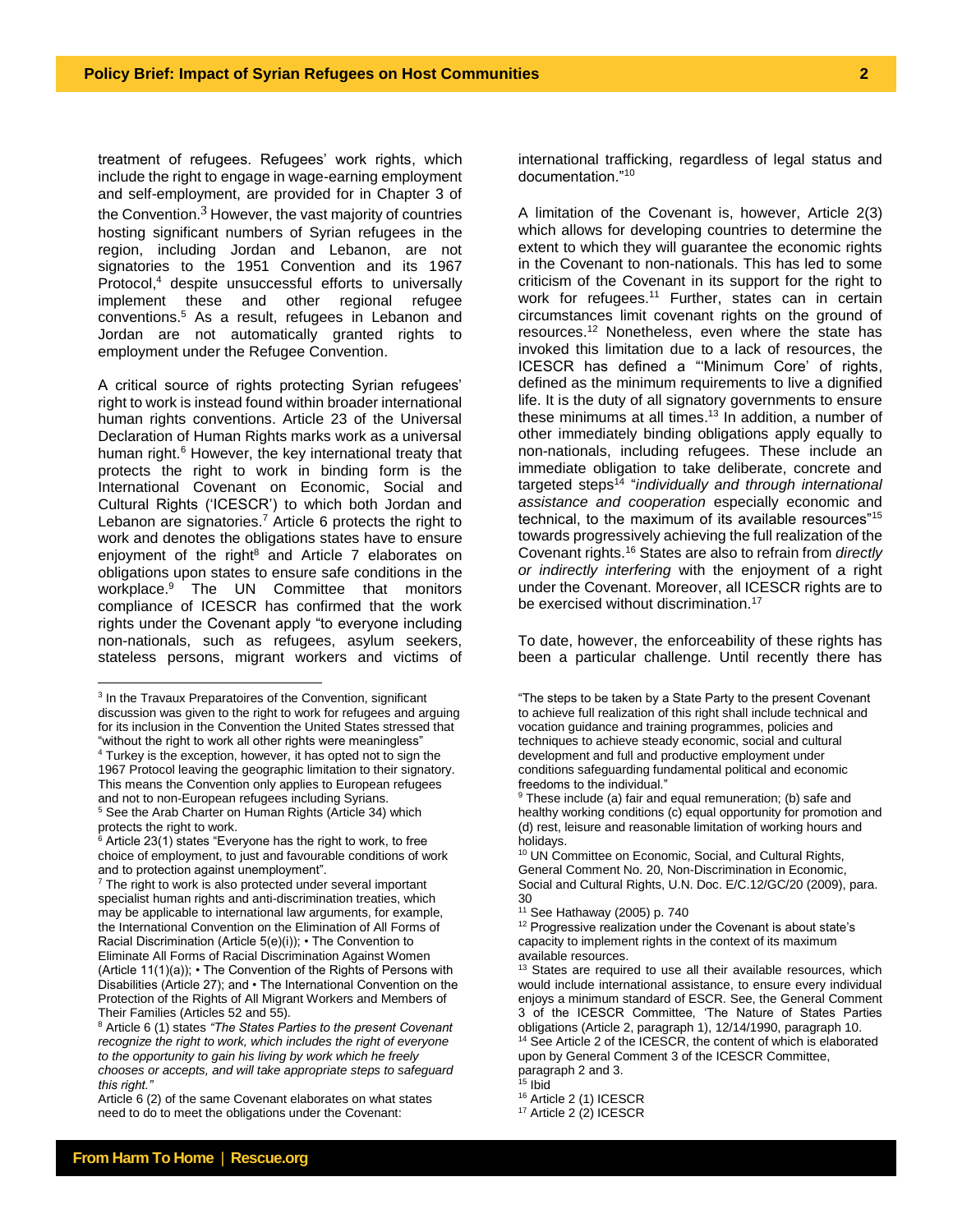been no mechanism to directly enforce rights under the Covenant, thereby limiting the ability of individuals to pursue actions against the State for violations of these rights. The introduction of an optional protocol now offers a legally enforceable means by which individuals, groups and third parties can file complaints against states who have ratified the Covenant for violations of rights under the ICESCR.<sup>18</sup>

The challenges in enforceability have arguably been exacerbated by a lack of awareness of these rights by the international community, and/or lack of willingness to hold states to them in the context of refugees, in particular in contexts where states host large refugee populations.

#### *Key takeaways:*

- Both Jordan and Lebanon, as signatories to the International Covenant on Economic, Social and Cultural Rights (ICESCR), **have binding obligations to protect the right to work and the right to safe working conditions** for all refugees, regardless of legal status and documentation.
- The ICESCR obligates signatories to uphold these rights **for all, without discrimination**.
- The ICESCR **prohibits signatories from interfering** with any person's enjoyment of these rights**.**
- **Limited enforcement mechanisms** and a general **lack of awareness** of international human rights laws contribute to inconsistent, and at times inadequate, adherence to codified laws by signatories.

# **JORDANIAN AND LEBANESE LABOUR LAWS PERTAINING TO SYRIAN REFUGEES**

Even when the international human rights standards do apply, in practice, the legal status of those fleeing Syria is instead predominately governed by host countries' national laws concerning foreign nationals.

#### *Jordanian Labour Laws*

In Jordan, refugees are treated as other foreigners, with the labour law not granting any special legal status. The 1954 Constitution makes clear that the right to work is reserved exclusively for Jordanian citizens. In fact, only certain professions are accessible to non-Jordanians, with a list of forbidden professions published by the Jordanian Ministry of Labour.<sup>19</sup> The professions closed to non-Jordanians include engineering, teaching, service sector jobs, clerical and telephone jobs, driving, guard jobs, industrial-related jobs and jobs in the medical field. The 1973 Residence and Foreigners' Affairs Law makes clear that refugees who want to work are obliged to obtain a work and residency permit, for which the employer must pay the renewal or issuing fee.<sup>20</sup> For certain other professions, other restrictions in addition to the work permit apply. For example, doctors can work in Jordan if they are registered in a Syndicate of any Arabic country and have a license to practice, so long as his or her country abides by the reciprocity principle, <sup>21</sup> while lawyers need to have held Jordanian citizenship for at least 10 years.<sup>22</sup> Any Arabic engineer needs to be registered within the relevant register for foreigners in the Syndicate after fulfilling certain criteria (such as his/her country of origin respecting the reciprocity principle; having practised the profession for the last 7 years, etc.) $23$  Article 29 of the 1973 Act does, however, allow the Minister to exempt individuals from these requirements on humanitarian grounds or for those seeking political asylum.

Jordan has also entered into a Memorandum of Understanding (MOU) with UNHCR which provides important language around work. In particular, the MOU refers to the need for lawfully residing refugees to be able to provide a living for one's family and authorizes those with degrees that are recognized by Jordan to practice their professions legally (i.e. not on the list of 'closed professions' published by the Ministry of Labour).

In terms of protection at work against exploitation, hazards and abuse, the Labour Law No. 8 of 1996, implemented by the Ministry of Labour, is the main labour code which defines the rights, protections and responsibilities for all workers and employers, except for those in the domestic and agricultural sectors (these

<sup>21</sup> Law No. 13 of Jordan Doctors' Syndicate (1972)

 $\overline{a}$ 18

http://www.ohchr.org/EN/ProfessionalInterest/Pages/OPCESCR.a spx

<sup>&</sup>lt;sup>19</sup> List of Professions Not Allowed to Foreign Workers, Ministry of Labor, [http://www.mol.gov.jo/Portals/](http://www.mol.gov.jo/Portals/0/Decisions/closed.pdf) 0/Decisions/closed.pdf (in Arabic).

<sup>&</sup>lt;sup>20</sup> Regulation No. 36 amending the regulation of fees of work permits for non-Jordanian workers (1997)

<sup>22</sup> Ibid

<sup>&</sup>lt;sup>23</sup> Engineering Syndicate Law No. 15 (1972)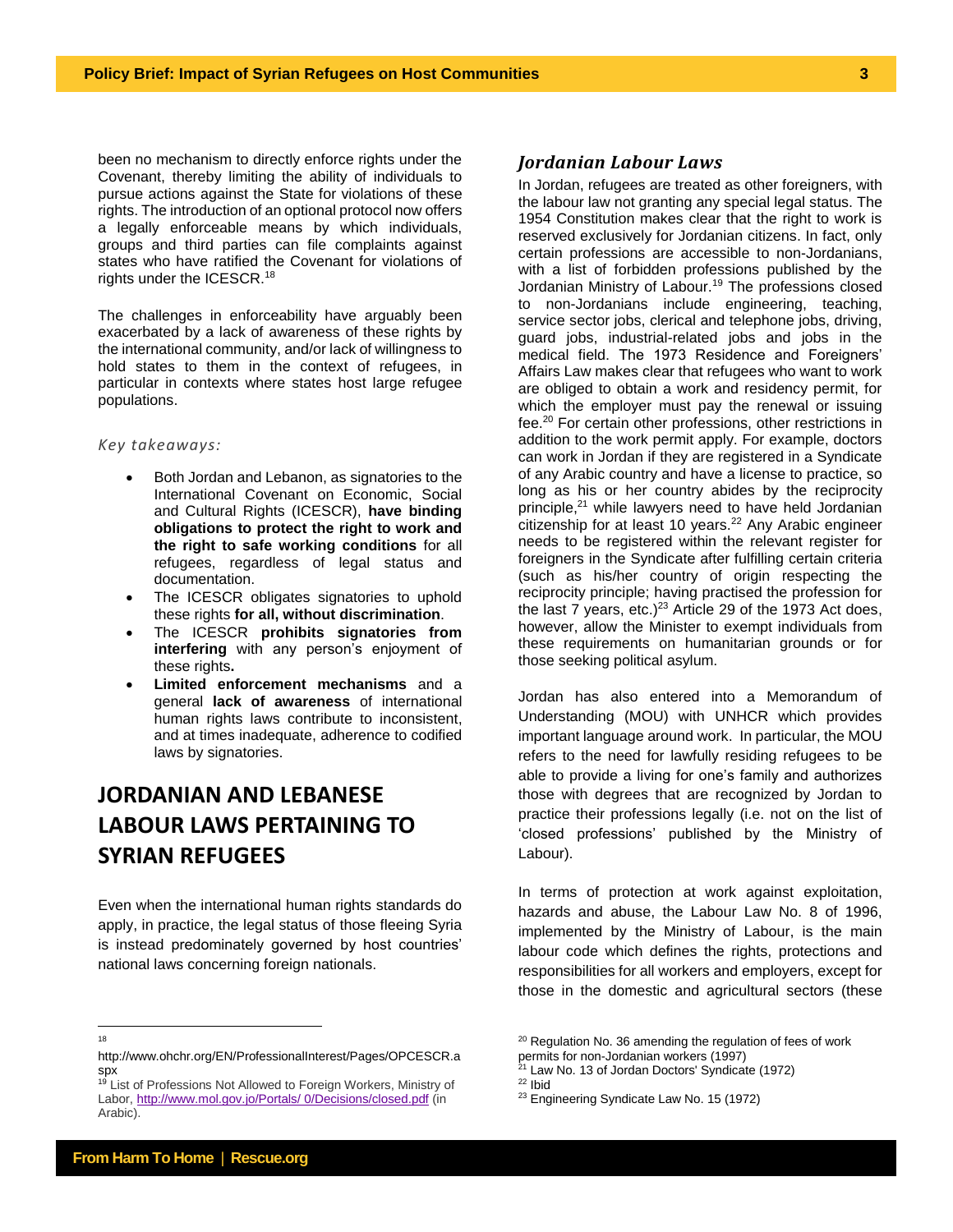workers are covered under separate laws). Once again, the Labour Law does not mention or infer 'refugee' or 'asylum seeker' anywhere in the law.

In practice, however, for the vast majority of Syrian refugees work permits are not granted, regardless of profession. According to the International Labour Organisation, only 10% of refugee workers in Zaatari and outside the camp reported having obtained a work permit for their current job.<sup>24</sup> As a result, about 160,000 Syrians are working illegally in Jordan, mostly in the informal sector where they are exposed to hazards and exploitation."<sup>25</sup>

#### *Key takeaways:*

- Under the Jordanian Constitution, the full **right to work is reserved only for Jordanian citizens**.
- The Ministry of Labour **imposes tight restrictions on access to work for all foreigners, including refugees,** and can severely limit professions open to foreign workers.
- While national labour laws exist to protect all workers from exploitative practices, no laws exist to specifically guarantee the protection of the rights of refugees, migrant workers or other vulnerable groups.
- In practice, **Syrian refugees are seldom granted the work permits** required to gain access to formal work; instead, many refugees find employment in informal sectors, unregulated by labour laws and without protection against exploitation or unsafe work practices.

#### *Lebanese Labour Laws*

had the right to work for the first six months following their arrival if they obtained a work permit—although such permits had not been issued to Syrians with any reliability for a considerable period prior to 2015. However, a lack of enforcement of labour regulations created a more lenient working environment for nonregistered refugees, those working without permits and refugees operating businesses without a license. As the Syrian crisis has become more protracted and refugee flows to neighboring countries have continued to rapidly increase, the Lebanese government has implemented a series of restrictions making it increasingly difficult for Syrian refugees to legally access work. In 2011, only 390 Syrian workers applied for a work permit and 571 had their work permit renewed, <sup>26</sup> out of a total registered refugee population of 4,840 Syrians at the time. $27$ Residency requirements, which are a pre-requisite to obtaining a work permit, have also become increasingly difficult to obtain. Refugees registered with UNHCR and attempting to renew or regularize their residency permit on the basis of their UNHCR registration certificate, or through a non-employer sponsor, are required to sign a pledge not to work.<sup>28</sup> Consequently, the overwhelming majority of Syrian refugees are now working in informal labour sectors in Lebanon. Because most Syrian refugees work outside the protection of the law, many face harmful working conditions and exploitation. Compared to other workers in the informal sectors, Syrian refugees are generally paid less, required to work longer hours, are more vulnerable to employers arbitrarily withholding wages, and typically work with no formal contract between employer and employee.

In Lebanon, until early 2015, registered Syrian refugees

#### *Key takeaways:*

- Prior to 2015, Lebanese laws granted Syrian refugees the right to work for their first six months in Lebanon, although in practice the permits required to access work were not systematically issued upon application.
- A lack of enforcement of labour laws and restrictions allowed for high employment of nonregistered Syrian refugees, albeit without any protection from exploitation, illegal treatment by employers or other workplace hazards.

 $26$  According to the Central Administration of Statistics (2012) Statistical Year Book, cited by ILO Assessment of the Impact of Syrian Refugees in Lebanon and their Employment Profile, available at: [http://www.ilo.org/wcmsp5/groups/public/---](http://www.ilo.org/wcmsp5/groups/public/---arabstates/---ro-beirut/documents/publication/wcms_240134.pdf)

 $\frac{1}{24}$ 

file:///C:/Users/IRCUser/Downloads/RighttoworkinJordan%20(5).p df 25

http://reliefweb.int/sites/reliefweb.int/files/resources/legal\_status\_o f\_individuals\_fleeing\_syria.pdf

[arabstates/---ro-beirut/documents/publication/wcms\\_240134.pdf,](http://www.ilo.org/wcmsp5/groups/public/---arabstates/---ro-beirut/documents/publication/wcms_240134.pdf)  p. 15

<sup>&</sup>lt;sup>27</sup> See UNHSCR's weekly 2012 "Lebanon Registration Trends Overview," available at:

[http://data.unhcr.org/syrianrefugees/documents.php?page=27&vi](http://data.unhcr.org/syrianrefugees/documents.php?page=27&view=grid&Language%5B%5D=1&Type%5B%5D=3&Country%5B%5D=122) [ew=grid&Language%5B%5D=1&Type%5B%5D=3&Country%5B](http://data.unhcr.org/syrianrefugees/documents.php?page=27&view=grid&Language%5B%5D=1&Type%5B%5D=3&Country%5B%5D=122) [%5D=122](http://data.unhcr.org/syrianrefugees/documents.php?page=27&view=grid&Language%5B%5D=1&Type%5B%5D=3&Country%5B%5D=122)

<sup>&</sup>lt;sup>28</sup> See UNHCR Refugee Response in Lebanon Briefing Documents, March 2015, available at:

[http://www.europarl.europa.eu/meetdocs/2014\\_2019/documents/](http://www.europarl.europa.eu/meetdocs/2014_2019/documents/droi/dv/95_finalbriefingkit_/95_finalbriefingkit_en.pdf) [droi/dv/95\\_finalbriefingkit\\_/95\\_finalbriefingkit\\_en.pdf,](http://www.europarl.europa.eu/meetdocs/2014_2019/documents/droi/dv/95_finalbriefingkit_/95_finalbriefingkit_en.pdf) p. 5